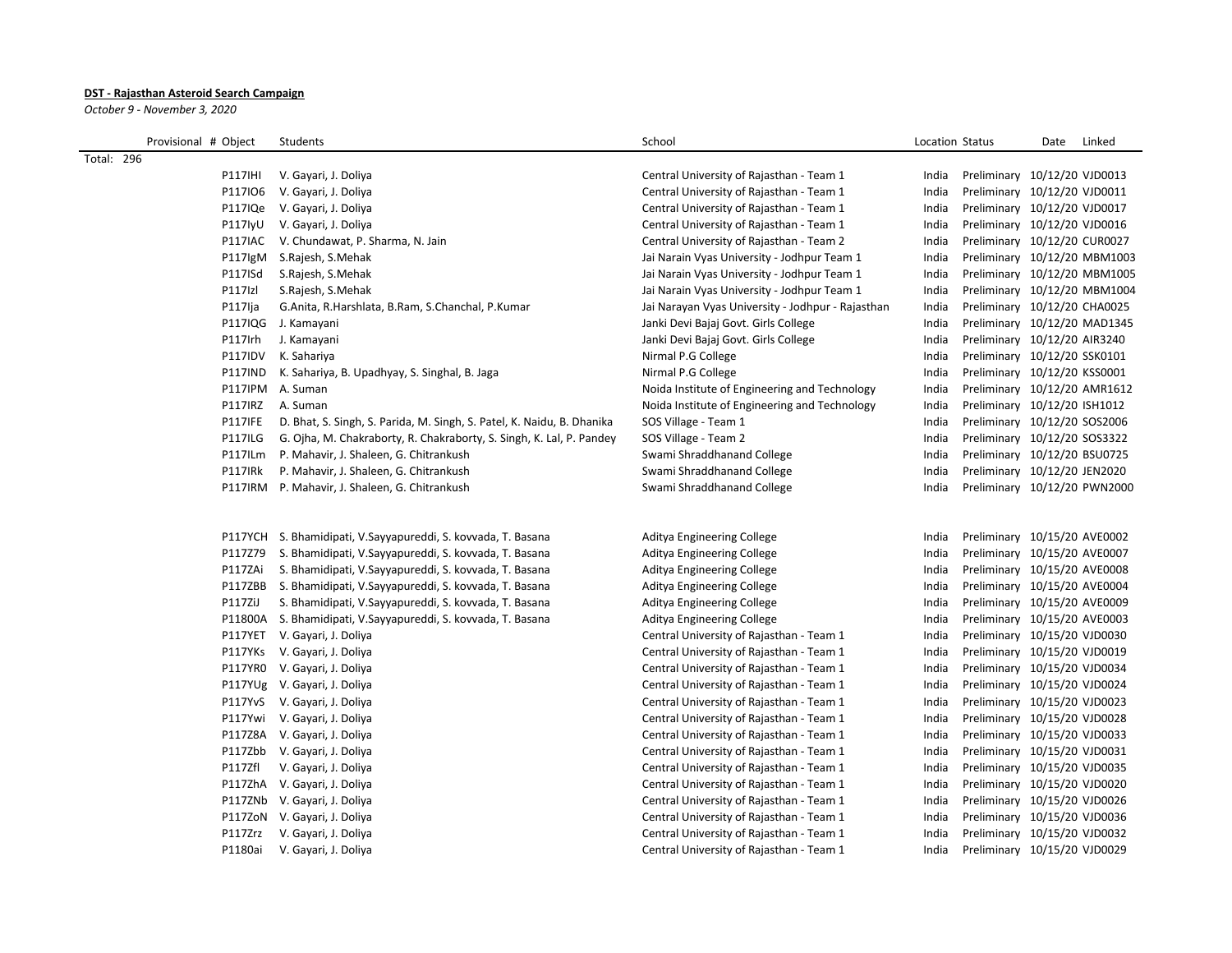P1180rn V. Gayari, J. Doliya Central Central University of Rajasthan - Team 1 India Preliminary 10/15/20 VJD0037 P1180tz V. Gayari, J. Doliya Central University of Rajasthan - Team 1 India Preliminary 10/15/20 VJD0025 P1180IV V. Chundawat, P. Sharma, N. Jain Central University of Rajasthan - Team 2 India Preliminary 10/15/20 CUR0018 P11815O V. Chundawat, P. Sharma, N. Jain Central University of Rajasthan - Team 2 India Preliminary 10/15/20 CUR0024 P11817S V. Chundawat, P. Sharma, N. Jain Central University of Rajasthan - Team 2 India Preliminary 10/15/20 CUR0023 P1181Ax V. Chundawat, P. Sharma, N. Jain Central University of Rajasthan - Team 2 India Preliminary 10/15/20 CUR0014 P1181ba V. Chundawat, P. Sharma, N. Jain Central University of Rajasthan - Team 2 India Preliminary 10/15/20 CUR0017 P1181La V. Chundawat, P. Sharma, N. Jain Central University of Rajasthan - Team 2 India Preliminary 10/15/20 CUR0020 P1181OB V. Chundawat, P. Sharma, N. Jain Central University of Rajasthan - Team 2 India Preliminary 10/15/20 CUR0015 P1181Xy V. Chundawat, P. Sharma, N. Jain Central University of Rajasthan - Team 2 India Preliminary 10/15/20 CUR0016 P1181XZ V. Chundawat, P. Sharma, N. Jain Central University of Rajasthan - Team 2 India Preliminary 10/15/20 CUR0013 P1181yn V. Chundawat, P. Sharma, N. Jain Central University of Rajasthan - Team 2 India Preliminary 10/15/20 CUR0025 P118003 H. Kerawat, S. Kumawat, A. Mishra Central Central University of Rajasthan - Team 3 India Preliminary 10/15/20 HAS5001 P118027 H. Kerawat, S. Kumawat, A. Mishra Central University of Rajasthan - Team 3 India Preliminary 10/15/20 ASH0002 P11805r H. Kerawat, S. Kumawat, A. Mishra Central University of Rajasthan - Team 3 India Preliminary 10/15/20 SHA1001 P1180og H. Kerawat, S. Kumawat, A. Mishra Central University of Rajasthan - Team 3 India Preliminary 10/15/20 SHA1002 P1180u2 H. Kerawat, S. Kumawat, A. Mishra Central University of Rajasthan - Team 3 India Preliminary 10/15/20 ASH0001 P117Yu3 P. Saurabh, P. Komal, K. Anil, P. Sulochana Samus Covernment Engineering College - Ajmer India Preliminary 10/15/20 SUL2020 P117Z1B P. Saurabh, P. Komal, K. Anil, P. Sulochana Covernment Engineering College - Ajmer India Preliminary 10/15/20 RJR2020 P117ZKQ P. Saurabh, P. Komal, K. Anil, P. Sulochana entertaine a subsection of Government Engineering College - Ajmer andia Preliminary 10/15/20 CHU2020 P117Zxh P. Saurabh, P. Komal, K. Anil, P. Sulochana Government Engineering College - Ajmer India Preliminary 10/15/20 KOM2020 P117YCn G.Ravi, M.Wasim, D.Dinesh, S.Ganshyam, S.Rajesh, S.Mehak Jai Narain Vyas University - Jodhpur Team 1 India Preliminary 10/15/20 MBM1011 P117YVQ G.Ravi, M.Wasim, D.Dinesh, S.Ganshyam, S.Rajesh, S.Mehak Jai Narain Vyas University - Jodhpur Team 1 India Preliminary 10/15/20 MBM1013 P117YYT G.Ravi, M.Wasim, D.Dinesh, S.Ganshyam, S.Rajesh, S.Mehak Jai Narain Vyas University - Jodhpur Team 1 India Preliminary 10/15/20 MBM1012 P117Yyu G.Ravi, M.Wasim, D.Dinesh, S.Ganshyam, S.Rajesh, S.Mehak Jai Narain Vyas University - Jodhpur Team 1 India Preliminary 10/15/20 MDD0007 P117Z1a G.Ravi, M.Wasim, D.Dinesh, S.Ganshyam, S.Rajesh, S.Mehak Jai Narain Vyas University - Jodhpur Team 1 India Preliminary 10/15/20 MDD0009 P117ZBQ C.Sonu, R.Heena Jai Narain Vyas University - Jodhpur Team 2 India Preliminary 10/15/20 SCR0003 P1180ta C.Sonu, R.Heena Jai Narain Vyas University - Jodhpur Team 2 India Preliminary 10/15/20 SON0003 P117YCs R. Mali, S. Dhakar Narain Vyas University - Jai Narain Vyas University - Jodhpur Team 3 India Preliminary 10/15/20 RAM0011 P117YHv R. Mali, S. Dhakar Narain Vyas University - Jodhpur Team 3 India Preliminary 10/15/20 RAM0005 P117YJK R. Mali, S. Dhakar Narain Vyas University - Jodhpur Team 3 India Preliminary 10/15/20 RAM0002 P117YXP R. Mali, S. Dhakar Jai Narain Vyas University - Jodhpur Team 3 India Preliminary 10/15/20 RAM0013 P117Z2P R. Mali, S. Dhakar Narain Vyas University - Jai Narain Vyas University - Jodhpur Team 3 India Preliminary 10/15/20 RAM0004 P117Zib R. Mali, S. Dhakar Naray 10/15/20 RAM0008 Jai Narain Vyas University - Jodhpur Team 3 India Preliminary 10/15/20 RAM0008 P117ZN5 R. Mali, S. Dhakar Naray 10/15/20 RAM0014 Jai Narain Vyas University - Jodhpur Team 3 India Preliminary 10/15/20 RAM0014 P117Zpi R. Mali, S. Dhakar Narain Vyas University - Jodhpur Team 3 India Preliminary 10/15/20 RAM0012 P117ZUp R. Mali, S. Dhakar Jai Narain Vyas University - Jodhpur Team 3 India Preliminary 10/15/20 RAM0010 P1184IN R. Mali, S. Dhakar Jai Narain Vyas University - Jodhpur Team 3 India Preliminary 10/15/20 RAM0009 P117YAf G.Anita, R.Harshlata, B.Ram, S.Chanchal, P.Kumar Jai Narayan Vyas University - Jodhpur - Rajasthan India Preliminary 10/15/20 CHA0035 P117ZAF G.Anita, R.Harshlata, B.Ram, S.Chanchal, P.Kumar Jai Narayan Vyas University - Jodhpur - Rajasthan India Preliminary 10/15/20 CHA0028 P117ZdV G.Anita, R.Harshlata, B.Ram, S.Chanchal, P.Kumar Jai Narayan Vyas University - Jodhpur - Rajasthan India Preliminary 10/15/20 CHA0029 P117ZGr G.Anita, R.Harshlata, B.Ram, S.Chanchal, P.Kumar Jai Narayan Vyas University - Jodhpur - Rajasthan India Preliminary 10/15/20 CHA0050 P117ZoV G.Anita, R.Harshlata, B.Ram, S.Chanchal, P.Kumar Jai Narayan Vyas University - Jodhpur - Rajasthan India Preliminary 10/15/20 CHA0027 P117ZvM G.Anita, R.Harshlata, B.Ram, S.Chanchal, P.Kumar Jai Narayan Vyas University - Jodhpur - Rajasthan India Preliminary 10/15/20 CHA0026 P117ZWP G.Anita, R.Harshlata, B.Ram, S.Chanchal, P.Kumar Jai Narayan Vyas University - Jodhpur - Rajasthan India Preliminary 10/15/20 CHA0037 P11801m G.Anita, R.Harshlata, B.Ram, S.Chanchal, P.Kumar Jai Narayan Vyas University - Jodhpur - Rajasthan India Preliminary 10/15/20 CHA0030 P1180pP G.Anita, R.Harshlata, B.Ram, S.Chanchal, P.Kumar Jai Narayan Vyas University - Jodhpur - Rajasthan India Preliminary 10/15/20 CHA0036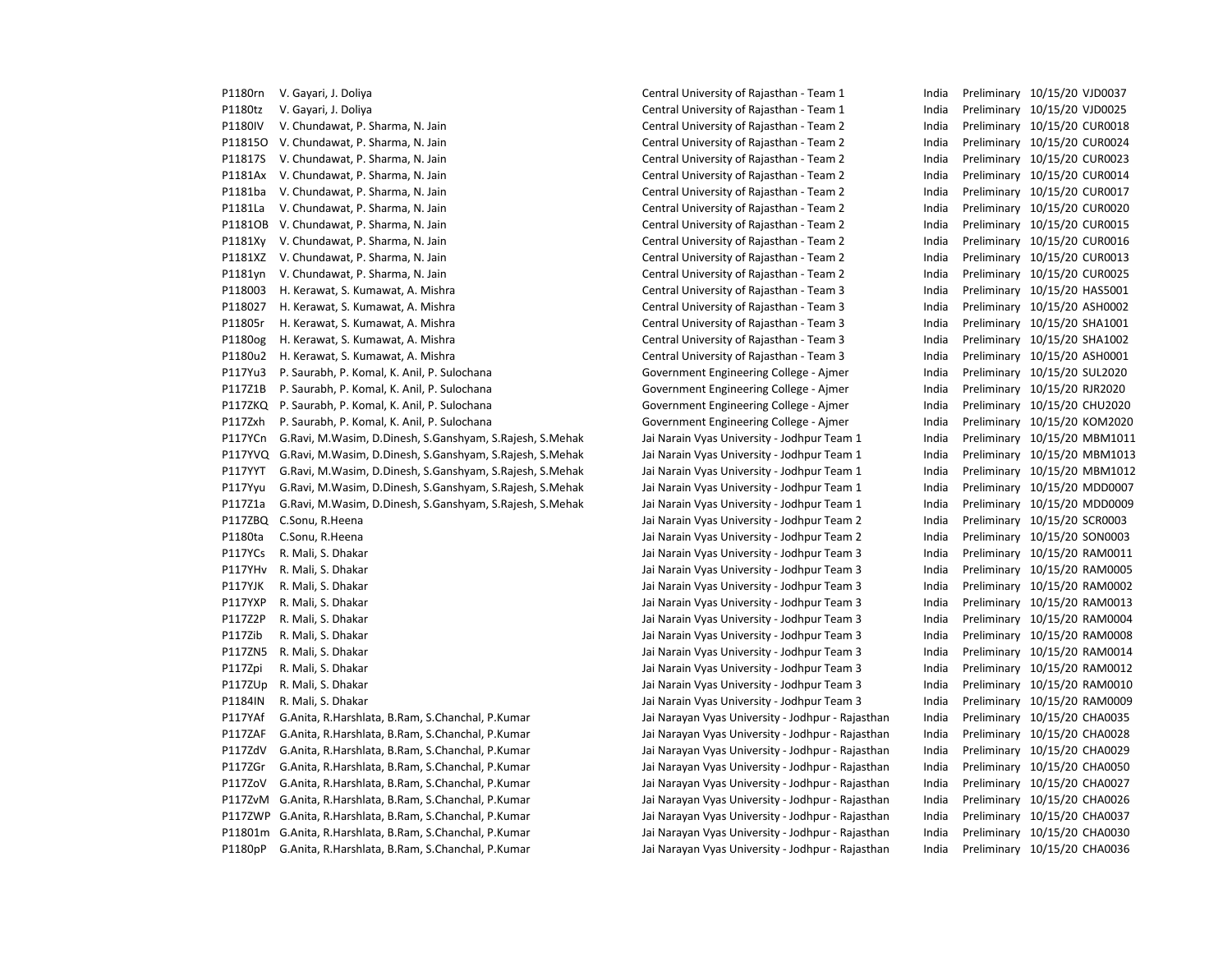| PII8USQ | G.Anita, R.Harshiata, B.Ram, S.Chanchai, P.Kumar    |
|---------|-----------------------------------------------------|
| P117YGv | P. Kirti, J. Kamayani                               |
| P117Z3C | P. Kirti, J. Kamayani                               |
| P117Z4x | P. Kirti, J. Kamayani                               |
| P117Z8f | P. Kirti, J. Kamayani                               |
| P117ZdD | P. Kirti, J. Kamayani                               |
| P117Zm4 | P. Kirti, J. Kamayani                               |
| P117ZoQ | P. Kirti, J. Kamayani                               |
| P117ZSf | P. Kirti, J. Kamayani                               |
| P117ZsT | P. Kirti, J. Kamayani                               |
| P11804R | P. Kirti, J. Kamayani                               |
| P11805U | J. Kamayani, P. Kirti                               |
| P1180nG | P. Kirti, J. Kamayani                               |
| P117YA0 | A. Namdev, G. Panchal, A. Mehta, N. Suman, D. Rajaw |
| P117YLz | A. Namdev, G. Panchal, A. Mehta, N. Suman, D. Rajaw |
| P117YSZ | A. Namdev, G. Panchal, A. Mehta, N. Suman, D. Rajaw |
| P117Z2G | A. Namdev, G. Panchal, A. Mehta, N. Suman, D. Rajaw |
| P117ZA7 | A. Namdev, G. Panchal, A. Mehta, N. Suman, D. Rajaw |
| P117ZfQ | A. Namdev, G. Panchal, A. Mehta, N. Suman, D. Rajaw |
| P117Zgz | A. Namdev, G. Panchal, A. Mehta, N. Suman, D. Rajaw |
| P117ZwX | A. Namdev, G. Panchal, A. Mehta                     |
| P117Zzl | A. Namdev, G. Panchal, A. Mehta, N. Suman, D. Rajaw |
| P117YCt | K. Sahariya, B. Jaga                                |
| P117YCX | K. Sahariya, B. Jaga                                |
| P117Ylk | K. Sahariya                                         |
| P117YK1 | K. Sahariya                                         |
| P117ZBh | K. Sahariya, B. Jaga                                |
| P117ZbH | K. Sahariya, B. Jaga                                |
| P117ZgC | K. Sahariya, B. Jaga                                |
| P117ZgT | K. Sahariya, B. Jaga                                |
| P117Zok | K. Sahariya, B. Jaga                                |
| P117ZpD | K. Sahariya, B. Jaga                                |
| P117ZQm | K. Sahariya                                         |
| P117ZYZ | K. Sahariya, B. Jaga                                |
| P117Zzc | K. Sahariya, B. Jaga                                |
| P1180qh | K. Sahariya, B. Jaga                                |
| P117YH4 | A. Suman                                            |
| P117YHu | A. Suman                                            |
| P117YNa | A. Suman                                            |
| P117YXW | A. Suman                                            |
| P117YZP | A. Suman                                            |
| P117Z0B | A. Suman                                            |
| P117Z3V | A. Suman                                            |
| P117Z9q | A. Suman                                            |
| P117Zh3 | A. Suman                                            |
| P117ZhL | A. Suman                                            |
|         |                                                     |

P1180sd G.Anita, R.Harshlata, B.Ram, S.Chanchal, P.Kumar Jai Narayan Vyas University - Jodhpur - Rajasthan India Preliminary 10/15/20 CHA0043 Janki Devi Bajaj Govt. Girls College India Preliminary 10/15/20 HIN1971 Janki Devi Bajaj Govt. Girls College India Preliminary 10/15/20 KIR5698 Janki Devi Bajaj Govt. Girls College India Preliminary 10/15/20 YEP1234 Janki Devi Bajaj Govt. Girls College India Preliminary 10/15/20 JOL1469 Janki Devi Bajaj Govt. Girls College India Preliminary 10/15/20 CAS3355 Janki Devi Bajaj Govt. Girls College India Preliminary 10/15/20 KIP8765 Janki Devi Bajaj Govt. Girls College India Preliminary 10/15/20 JAM2021 Janki Devi Bajaj Govt. Girls College India Preliminary 10/15/20 OWL9876 Janki Devi Bajaj Govt. Girls College India Preliminary 10/15/20 LOL4567 Janki Devi Bajaj Govt. Girls College India Preliminary 10/15/20 SHR2678 Janki Devi Bajaj Govt. Girls College India Preliminary 10/15/20 LIT1825 Janki Devi Bajaj Govt. Girls College India Preliminary 10/15/20 WXY2345 PH17TA0 A. A. A. A. Mehriman, A. Mehriman, India Preliminary 10/15/20 AUG2708 Pat The State of the Southeast A. Mehral, A. Mehral, A. Suman, 2015/20 India Preliminary 10/15/20 KBM1920 Pat The State of the Southeast A. Mehral, A. Mehral, A. Suman, 2015/20 GOV2020 GOV2020 P117 Vat College A. A. Mehta, IDB Govt. Girls College India Preliminary 10/15/20 LUX2016 PH17 A. T. Panchal, A. Mehriman, A. Mehriman, D. Rajawat J. P. P. Suman, D. Rajawat J. Rajawat J. Rajawat J. R P<sub>11</sub> The Sect A. Girls College India Preliminary 10/15/20 RAM0305 PH217 Transform of the Southeast A. Mehran, A. Suman, D. Rajawat July 10/15/20 MEE2608 JDB Govt. Girls College The College India Preliminary 10/15/20 AND1613 Put A. Names are parameters and A. Mehran, A. Suman, D. Rajawat J. Rajawat J. Rajawat J. Rajawat J. Rajawat J. R Phirmal P.G College **India Religious College India Preliminary 10/15/20 KSL5252** Nirmal P.G College **India Preliminary 10/15/20 KSS1212** Phirmal P.G College India Preliminary 10/15/20 KSL4567 Nirmal P.G College India Preliminary 10/15/20 KAS1122 Nirmal P.G College **India Preliminary 10/15/20 KSS3535** Patronal P.G College The College India Preliminary 10/15/20 KSS5757 Phirmal P.G College **India Religionary 10/15/20 KSS2525** Nirmal P.G College **India Preliminary 10/15/20 KSS5252** Nirmal P.G College **India Preliminary 10/15/20 KSS4545** Phirmal P.G College **India Preliminary 10/15/20 KSS5656** P.G College India Preliminary 10/15/20 KSL1234 Nirmal P.G College **India Preliminary 10/15/20 KOS5252** Nirmal P.G College **India Preliminary 10/15/20 KSL2525** P1180qh K. Sahariya, B. Sahariya, B. Sahariya, B. Sahariya, B. Jaga Nirmal P.G College India Preliminary 10/15/20 KLS2020 Noida Institute of Engineering and Technology India Preliminary 10/15/20 POP9898 Noida Institute of Engineering and Technology India Preliminary 10/15/20 MOM9999 Noida Institute of Engineering and Technology India Preliminary 10/15/20 LOV1432 Noida Institute of Engineering and Technology **India Preliminary 10/15/20 AMR0006** Noida Institute of Engineering and Technology India Preliminary 10/15/20 ISH0002 Noida Institute of Engineering and Technology India Preliminary 10/15/20 AMR0002 Noida Institute of Engineering and Technology India Preliminary 10/15/20 AMR0005 Noida Institute of Engineering and Technology India Preliminary 10/15/20 SOS9898 Noida Institute of Engineering and Technology India Preliminary 10/15/20 TAR1964 Noida Institute of Engineering and Technology India Preliminary 10/15/20 MAH1956

P117Zlk A. Suman Suman Suman Noida Institute of Engineering and Technology India Preliminary 10/15/20 ISH0001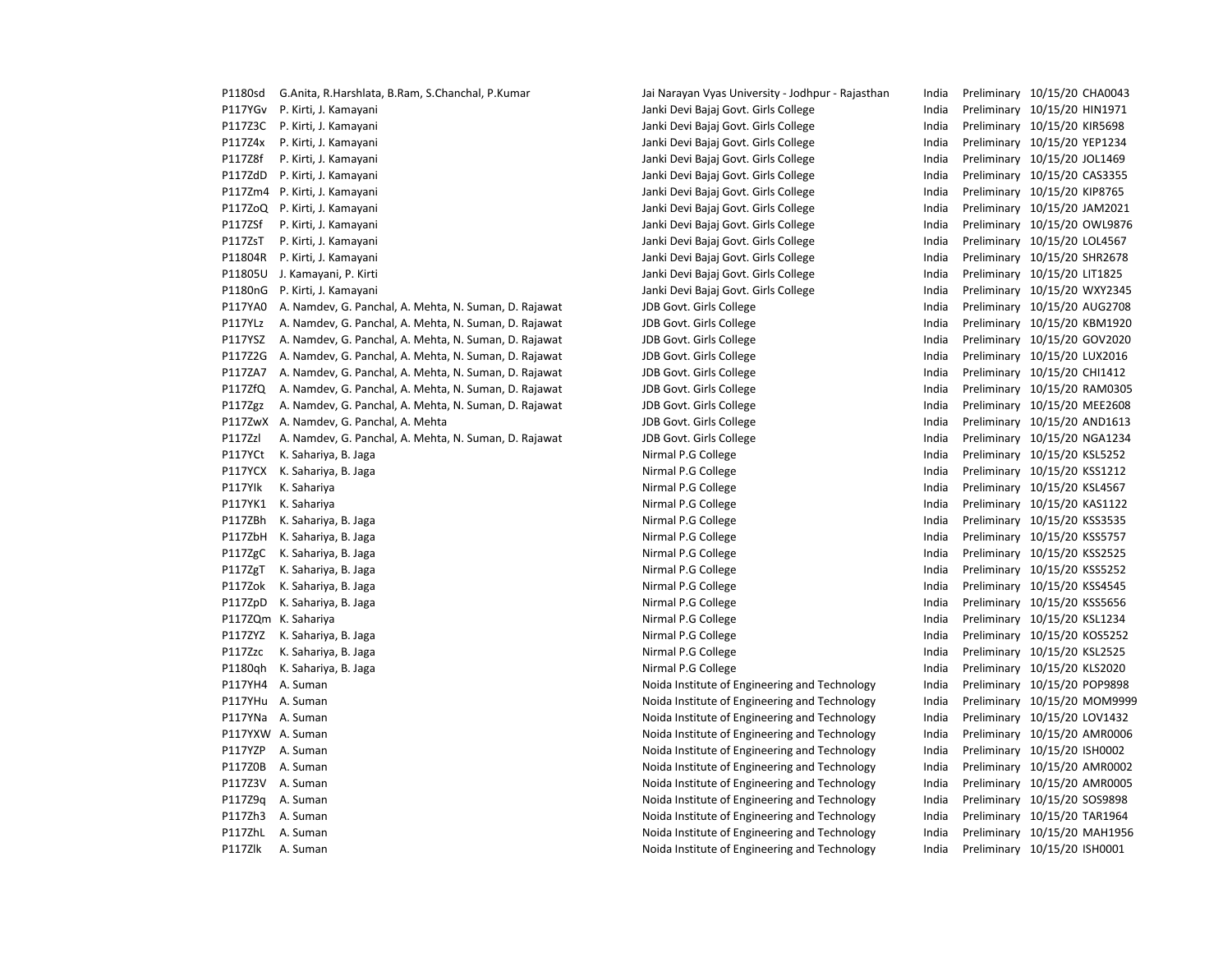## P117Zv5 A. Suman Suman Suman Noida Institute of Engineering and Technology India Preliminary 10/15/20 HAT1432 P1180CQ D. Bhat, S. Singh, S. Parida, M. Singh, S. Patel, K. Naidu, B. Dhanika SOS Village - Team 1 India Preliminary 10/15/20 SOS0010 P11814x D. Bhat, S. Singh, S. Parida, M. Singh, S. Patel, K. Naidu, B. Dhanika SOS Village - Team 1 India Preliminary 10/15/20 SOS0026 P1181Nz D. Bhat, S. Singh, S. Parida, M. Singh, S. Patel, K. Naidu, B. Dhanika SOS Village - Team 1 India Preliminary 10/15/20 SOS2933 P1181Pt D. Bhat, S. Singh, S. Parida, M. Singh, S. Patel, K. Naidu, B. Dhanika SOS Village - Team 1 India Preliminary 10/15/20 SOS0987 P1181qT D. Bhat, S. Singh, S. Parida, M. Singh, S. Patel, K. Naidu, B. Dhanika SOS Village - Team 1 India Preliminary 10/15/20 SOS5609 P1181Z8 D. Bhat, S. Singh, S. Parida, M. Singh, S. Patel, K. Naidu, B. Dhanika SOS Village - Team 1 India Preliminary 10/15/20 SOS1010 P1182pN D. Bhat, S. Singh, S. Parida, M. Singh, S. Patel, K. Naidu, B. Dhanika SOS Village - Team 1 India Preliminary 10/15/20 SOS2008 P1182pZ D. Bhat, S. Singh, S. Parida, M. Singh, S. Patel, K. Naidu, B. Dhanika SOS Village - Team 1 India Preliminary 10/15/20 SOS1972 P1181aI G. Oiha, M. Chakraborty, R. Chakraborty, S. Singh, K. Lal, P. Pandey SOS Village - Team 2 India Preliminary 10/15/20 SOS1090 P117Z1F P. Mahavir, J. Shaleen, G. Chitrankush Swami Shraddhanand College Swami Shraddhanand College Submaning Swami Shraddhanand College Submaning Preliminary 10/15/20 BSU5205 P117ZX3 P. Mahavir, J. Shaleen, G. Chitrankush Swami Shraddhanand College India Preliminary 10/15/20 MCS2020 P117ZyY P. Mahavir Swami Shraddhanand College India Preliminary 10/15/20 HCV1952 P117ZzD P. Mahavir, J. Shaleen, G. Chitrankush Swami Shraddhanand College Superina Preliminary 10/15/20 APJ1931 P11809D P. Mahavir, J. Shaleen, G. Chitrankush Swami Shraddhanand College India Preliminary 10/15/20 IND3010 P117YXE T. Pyne, S. Bera, R. Saha Visva Bharati University Visva Bharati University Visva Bharati University Visva Bharati University Visva Bharati University Visva Bharati University Visva Bharati University Visva Bharati P117YXg T. Pyne, S. Bera, R. Saha Visva Bharati University Visva Bharati University Physics and Reliminary 10/15/20 VBU0001 P117ZIP T. Pyne, S. Bera, R. Saha Visva Bharati University Visva Bharati University Visva Bharati University Visva Bharati University Visva Bharati University Visva Bharati University Visva Bharati University Visva Bharati P117Zws T. Pyne, S. Bera, R. Saha Visva Bharati University Visva Bharati University Pharati University Pharati University Visva Bharati University Pharati University Pharati University Pharati University Pharati University P1180gl T. Pyne, S. Bera, R. Saha Visva Bharati University Visva Bharati University Physics and the University Changes and the Visva Bharati University Visva Bharati University Physics and the Preliminary 10/15/20 VBU9999 P1180ho T. Pyne, S. Bera, R. Saha Visva Visva Bharati University Visva Bharati University Visva Democrati University Visva Bharati University Visva Bharati University Visva Bharati University Visva Bharati University Visva P1180l3 T. Pyne, S. Bera, R. Saha Visva District And Visva Bharati University India Preliminary 10/15/20 VBU0999

P118ALb S. Bhamidipati, V.Sayyapureddi, S. kovvada, T. Basana Aditya Engineering College Press and Aditya Engineering College India Preliminary 10/20/20 AVE0014 P118Apu S. Bhamidipati, V.Sayyapureddi, S. kovvada, T. Basana Aditya Engineering College Preliminary 10/20/20 AVE0012 P118AuC S. Bhamidipati, V.Sayyapureddi, S. kovvada, T. Basana Aditya Engineering College Preliminary 10/20/20 AVE0010 P118AAL V. Gayari, J. Doliya Central University of Rajasthan - Team 1 India Preliminary 10/20/20 VJD0047 P118AzE V. Gayari, J. Doliya Central University of Rajasthan - Team 1 India Preliminary 10/20/20 VJD0045 P118B7u V. Gayari, J. Doliya Central University of Rajasthan - Team 1 India Preliminary 10/20/20 VJD0049 P118BmO V. Gayari, J. Doliya Central Central University of Rajasthan - Team 1 India Preliminary 10/20/20 VJD0046 P118AD1 V. Chundawat, P. Sharma, N. Jain Central University of Rajasthan - Team 2 India Preliminary 10/20/20 CUR0007 P118AFK V. Chundawat, P. Sharma, N. Jain Central University of Rajasthan - Team 2 India Preliminary 10/20/20 CUR0008 P118ARg V. Chundawat, P. Sharma, N. Jain Central University of Rajasthan - Team 2 India Preliminary 10/20/20 CUR0009 P118ADP H. Kerawat, S. Kumawat, A. Mishra Central Central University of Rajasthan - Team 3 India Preliminary 10/20/20 HAS1101 P118B7F H. Kerawat, S. Kumawat, A. Mishra Central University of Rajasthan - Team 3 India Preliminary 10/20/20 HAS1201 P118AFp G.Ravi, M.Wasim, D.Dinesh, S.Ganshyam, S.Rajesh, S.Mehak Jai Narain Vyas University - Jodhpur Team 1 India Preliminary 10/20/20 MBM1018 P118Ajk G.Ravi, M.Wasim, D.Dinesh, S.Ganshyam, S.Rajesh, S.Mehak Jai Narain Vyas University - Jodhpur Team 1 India Preliminary 10/20/20 MDD0004 P118Arh G.Ravi, M.Wasim, D.Dinesh, S.Ganshyam, S.Rajesh, S.Mehak Jai Narain Vyas University - Jodhpur Team 1 India Preliminary 10/20/20 MBM1017 P118AZw G.Ravi, M.Wasim, D.Dinesh, S.Ganshyam, S.Rajesh, S.Mehak Jai Narain Vyas University - Jodhpur Team 1 India Preliminary 10/20/20 MDD0003 P118BbS G.Ravi, M.Wasim, D.Dinesh, S.Ganshyam, S.Rajesh, S.Mehak Jai Narain Vyas University - Jodhpur Team 1 India Preliminary 10/20/20 MBM1015 P118Bt1 G.Ravi, M.Wasim, D.Dinesh, S.Ganshyam, S.Rajesh, S.Mehak Jai Narain Vyas University - Jodhpur Team 1 India Preliminary 10/20/20 MDD0002 P118BTw G.Ravi, M.Wasim, D.Dinesh, S.Ganshyam, S.Rajesh, S.Mehak Jai Narain Vyas University - Jodhpur Team 1 India Preliminary 10/20/20 MDD0001 P118Bp8 C.Sonu, R.Heena Jai Narain Vyas University - Jodhpur Team 2 India Preliminary 10/20/20 SCR0001 P118Bqr C.Sonu, R.Heena Jai Narain Vyas University - Jodhpur Team 2 India Preliminary 10/20/20 SON0008 P118AmI R. Mali, S. Dhakar Jai Narain Vyas University - Jodhpur Team 3 India Preliminary 10/20/20 RAM0021 P118AQ9 R. Mali, S. Dhakar Narain Vyas University - Jodhpur Team 3 India Preliminary 10/20/20 RAM0016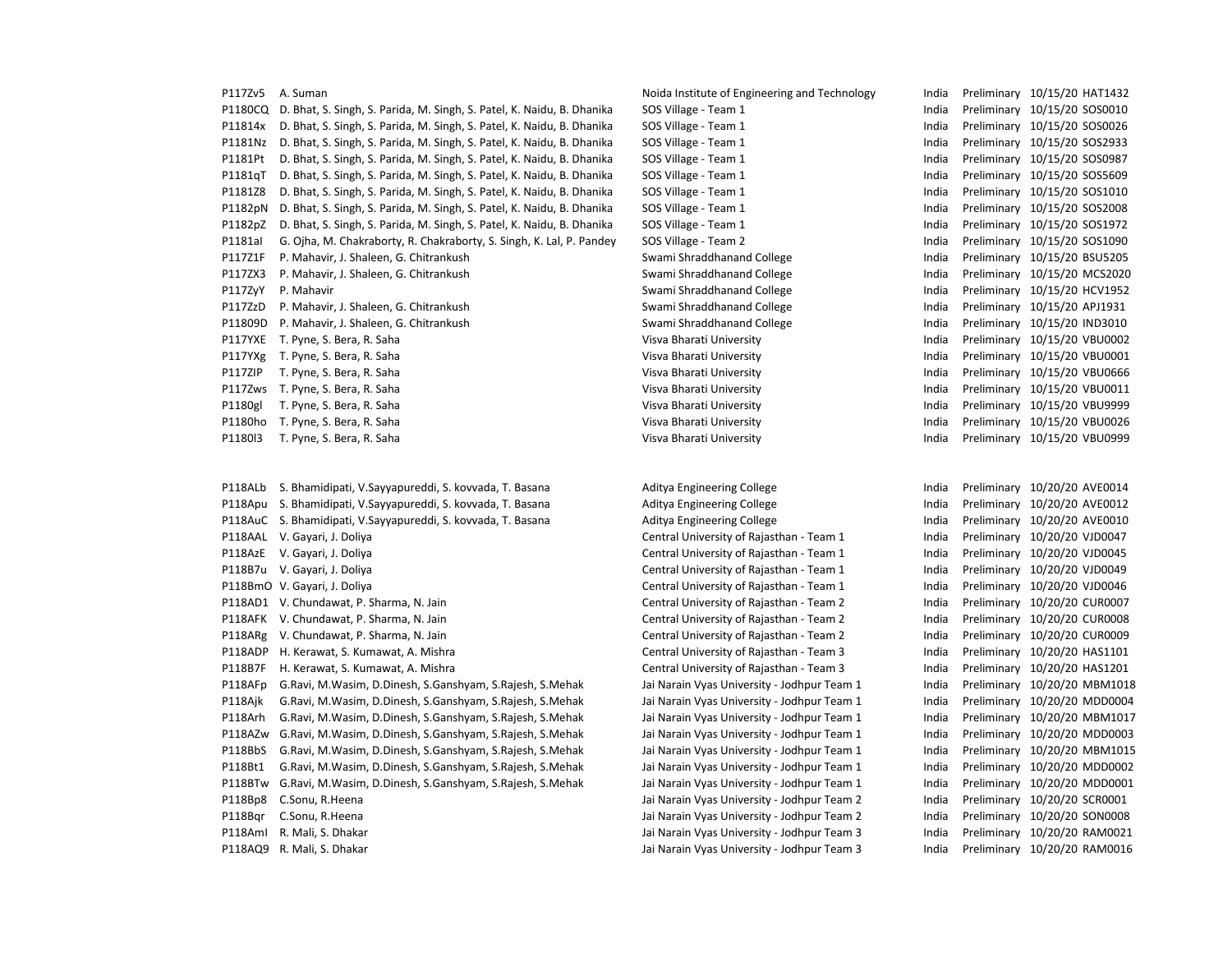P118AVm R. Mali, S. Dhakar Jai Narain Vyas University - Jodhpur Team 3 India Preliminary 10/20/20 RAM0025 P118B1e R. Mali, S. Dhakar Naray 10/20/20 RAM0019 Jai Narain Vyas University - Jodhpur Team 3 India Preliminary 10/20/20 RAM0019 P118BbJ R. Mali, S. Dhakar Jai Narain Vyas University - Jodhpur Team 3 India Preliminary 10/20/20 RAM0023 P118BcS R. Mali, S. Dhakar Naray 10/20/20 RAM0024 Jai Narain Vyas University - Jodhpur Team 3 India Preliminary 10/20/20 RAM0024 P118Bhl R. Mali, S. Dhakar Jai Narain Vyas University - Jodhpur Team 3 India Preliminary 10/20/20 RAM0022 P118BpX R. Mali, S. Dhakar Jai Narain Vyas University - Jodhpur Team 3 India Preliminary 10/20/20 RAM0020 P118BuG R. Mali, S. Dhakar Narain Vyas University - Jodhpur Team 3 India Preliminary 10/20/20 RAM0018 P118CeH R. Mali, S. Dhakar Jai Narain Vyas University - Jodhpur Team 3 India Preliminary 10/20/20 RAM0015 P118zXD R. Mali, S. Dhakar Narain Vyas University - Jai Narain Vyas University - Jodhpur Team 3 India Preliminary 10/20/20 RAM0017 P118AsP G.Anita, R.Harshlata, B.Ram, S.Chanchal, S.Nisha Jai Narayan Vyas University - Jodhpur - Rajasthan India Preliminary 10/20/20 CHA0002 P118AZ7 G.Anita, R.Harshlata, B.Ram, S.Chanchal, P.Kumar Jai Narayan Vyas University - Jodhpur - Rajasthan India Preliminary 10/20/20 CHA0018 P118BFx G.Anita, R.Harshlata, B.Ram, S.Chanchal, S.Nisha Jai Narayan Vyas University - Jodhpur - Rajasthan India Preliminary 10/20/20 CHA0003 P118BGa G.Anita, R.Harshlata, B.Ram, S.Chanchal, P.Kumar Jai Narayan Vyas University - Jodhpur - Rajasthan India Preliminary 10/20/20 CHA0013 P118Btt G.Anita, R.Harshlata, B.Ram, S.Chanchal, P.Kumar Jai Narayan Vyas University - Jodhpur - Rajasthan India Preliminary 10/20/20 CHA0012 P118ADU P. Kirti, J. Kamayani **Manayani Amaza ya kama ya kati ya kuwa** Janki Devi Bajaj Govt. Girls College **India Preliminary 10/20/20 MOG2041** P118AG5 P. Kirti, J. Kamayani **Janki Devi Bajaj Govt. Girls College** Preliminary 10/20/20 TOL1534 P118APT P. Kirti, J. Kamayani **India Preliminary 10/20/20 SXD7215** Janki Devi Bajaj Govt. Girls College **India Preliminary 10/20/20 SXD7215** P118AwB P. Kirti, J. Kamayani **Marki Devi Bayat Americ Devi Bajaj Govt. Girls College** India Preliminary 10/20/20 SAR9654 P118Ayf P. Kirti, J. Kamayani **Janki Devi Bajaj Govt. Girls College** Preliminary 10/20/20 CAT1810 P118B2v P. Kirti, J. Kamayani Namayani Janki Devi Bajaj Govt. Girls College Sanki Devi Bajaj Govt. Girls College P118Bk7 P. Kirti, J. Kamayani Janki Devi Bajaj Govt. Girls College India Preliminary 10/20/20 JKL2064 P118CdT P. Kirti, J. Kamayani **Vanki Devi Bajaj Govt. Girls College** India Preliminary 10/20/20 ASD3218 P118CfM P. Kirti, J. Kamayani **Manayani Amaza ya kuwa kati ya kuwa kuwa** Janki Devi Bajaj Govt. Girls College **India Preliminary 10/20/20 AMA1368** P118Cjw P. Kirti, J. Kamayani **Magambarata Sharki Devi Bajaj Govt. Girls College** India Preliminary 10/20/20 TVB9876 P118AiM A. Namdev, G. Panchal, A. Mehta, N. Suman, D. Rajawat JDB Govt. Girls College Same India Preliminary 10/20/20 ITI1990 P118ASJ A. Namdev, G. Panchal, A. Mehta, N. Suman, D. Rajawat JDB Govt. Girls College India Preliminary 10/20/20 IIT1991 P118AWA A. Namdev, G. Panchal, A. Mehta, N. Suman, D. Rajawat JDB Govt. Girls College India Preliminary 10/20/20 NET1994 P118AFI K. Sahariya, B. Jaga Nirmal P.G College India Preliminary 10/20/20 KSS1313 P118ARt K. Sahariya, B. Jaga Nirmal P.G College San Animal P.G College Preliminary 10/20/20 KSS3434 P118AU4 K. Sahariya, B. Jaga Nirmal P.G College Nirmal P.G College Nirmal P.G College Preliminary 10/20/20 KSS9090 P118AUJ K. Sahariya, B. Jaga Nirmal P.G College Nirmal P.G College College Preliminary 10/20/20 KSS9898 P118AXP K. Sahariya, B. Jaga Nirmal P.G College Nirmal P.G College States and the States of Preliminary 10/20/20 KSS7878 P118AWv A. Suman Suman Noida Institute of Engineering and Technology India Preliminary 10/20/20 IND1430 P118AXl A. Suman Suman Noida Institute of Engineering and Technology India Preliminary 10/20/20 ISR0999 P118B16 A. Suman Suman Suman Noida Institute of Engineering and Technology India Preliminary 10/20/20 NAS4222 P118Be4 A. Suman Suman Suman Noida Institute of Engineering and Technology India Preliminary 10/20/20 BBB0000 P118BM2 A. Suman Suman Noida Institute of Engineering and Technology India Preliminary 10/20/20 ISR0888 P118Bum A. Suman Suman Suman Noida Institute of Engineering and Technology India Preliminary 10/20/20 LOV3143 P118CiR A. Suman Noida Institute of Engineering and Technology India Preliminary 10/20/20 YOO0000 P118Aq4 D. Bhat, S. Singh, S. Parida, M. Singh, S. Patel, K. Naidu, B. Dhanika SOS Village - Team 1 Freem 1 and a Preliminary 10/20/20 SOS9829 P118AVG D. Bhat, S. Singh, S. Parida, M. Singh, S. Patel, K. Naidu, B. Dhanika SOS Village - Team 1 India Preliminary 10/20/20 SOS4848 P118AWf D. Bhat, S. Singh, S. Parida, M. Singh, S. Patel, K. Naidu, B. Dhanika SOS Village - Team 1 India Preliminary 10/20/20 SOS5665 P118BfD D. Bhat, S. Singh, S. Parida, M. Singh, S. Patel, K. Naidu, B. Dhanika SOS Village - Team 1 India Preliminary 10/20/20 SOS1313 P118BNi D. Bhat, S. Singh, S. Parida, M. Singh, S. Patel, K. Naidu, B. Dhanika SOS Village - Team 1 India Preliminary 10/20/20 SOS2244 P118BpI D. Bhat, S. Singh, S. Parida, M. Singh, S. Patel, K. Naidu, B. Dhanika SOS Village - Team 1 India Preliminary 10/20/20 SOS6499 P118ACU G. Ojha, M. Chakraborty, R. Chakraborty, S. Singh, K. Lal, P. Pandey SOS Village - Team 2 India Preliminary 10/20/20 HIP8888 P118AkZ G. Ojha, M. Chakraborty, R. Chakraborty, S. Singh, K. Lal, P. Pandey SOS Village - Team 2 India Preliminary 10/20/20 SOS4050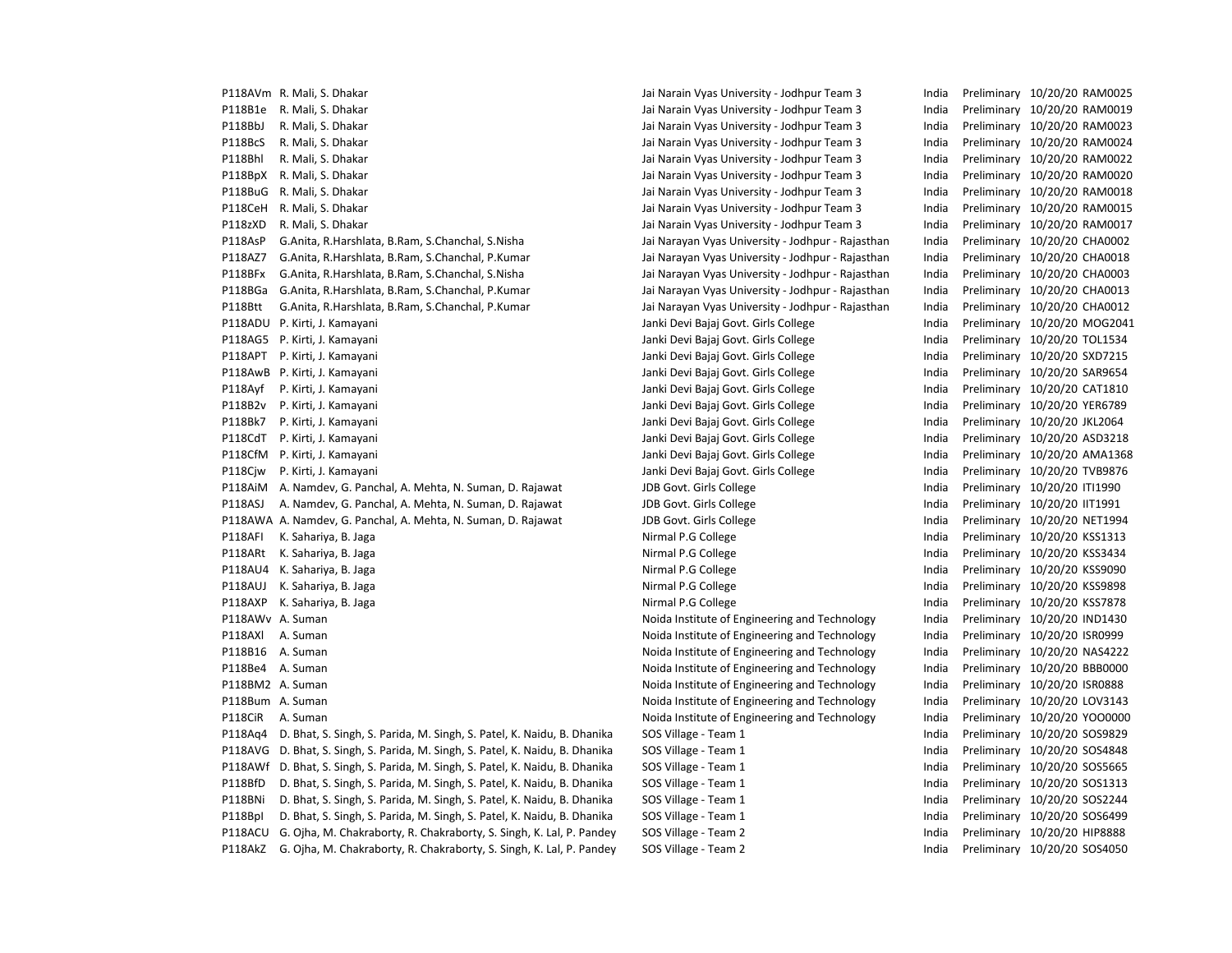P118AoT G. Ojha, M. Chakraborty, R. Chakraborty, S. Singh, K. Lal, P. Pandey SOS Village - Team 2 India Preliminary 10/20/20 MOM6767 P118AtX G. Ojha, M. Chakraborty, R. Chakraborty, S. Singh, K. Lal, P. Pandey SOS Village - Team 2 India Preliminary 10/20/20 POI5656 P118B5C G. Ojha, M. Chakraborty, R. Chakraborty, S. Singh, K. Lal, P. Pandey SOS Village - Team 2 India Preliminary 10/20/20 SOS8090 P118Bjv G. Ojha, M. Chakraborty, R. Chakraborty, S. Singh, K. Lal, P. Pandey SOS Village - Team 2 India Preliminary 10/20/20 SOS6070 P118BzX G. Ojha, M. Chakraborty, R. Chakraborty, S. Singh, K. Lal, P. Pandey SOS Village - Team 2 India Preliminary 10/20/20 SOS2030 P118An7 P. Mahavir Swami Shraddhanand College India Preliminary 10/20/20 GRC2020 P118ApI P. Mahavir, J. Shaleen, G. Chitrankush, S. Ganesh Swami Shraddhanand College India Preliminary 10/20/20 VDP9843 P118B0v P. Mahavir Swami Shraddhanand College India Preliminary 10/20/20 MDC2020 P118Bso P. Mahavir, J. Shaleen, G. Chitrankush, S. Ganesh Swami Shraddhanand College India Preliminary 10/20/20 MVR5205 P118BsS P. Mahavir, J. Shaleen, G. Chitrankush, S. Ganesh Swami Shraddhanand College India Preliminary 10/20/20 CVR1888 P118BuN P. Mahavir, J. Shaleen, G. Chitrankush, S. Ganesh Swami Shraddhanand College India Preliminary 10/20/20 KKG1234 P118BWs P. Mahavir, J. Shaleen, G. Chitrankush, S. Ganesh Swami Shraddhanand College India Preliminary 10/20/20 HJB1909 P118ByM P. Mahavir, J. Shaleen, S. Ganesh Swami Shraddhanand College Swami Shraddhanand College Swami Shraddhanand College Swami Shraddhanand College Swami Shraddhanand College Swami Shraddhanand College Swami Shraddhanand P118Ckf P. Mahavir, J. Shaleen, G. Chitrankush, S. Ganesh Swami Shraddhanand College India Preliminary 10/20/20 KCH1961 P118AsR T. Pyne, S. Bera, R. Saha Visva Disk visit visit visit visit visit visit visit visit visit visit visit v<br>Visva Bharati University India Preliminary 10/20/20 VBU0021 P118AuR T. Pyne, S. Bera, R. Saha Visva Bharati University Visva Bharati University Visva Bharati University Visva Diense and Musliminary 10/20/20 VBU0019 P118Ay8 T. Pyne, S. Bera, R. Saha Visva Bharati University Visva Bharati University Pharati University Pharati University Visva Bharati University Pharati University Pharati University Pharati University Pharati University P118B0A T. Pyne, S. Bera, R. Saha Visva Daman Visva Bharati University Visva Bharati University Parati Preliminary 10/20/20 VBU0022 P118B7i T. Pyne, S. Bera, R. Saha Visva Districts and Visva Bharati University India Preliminary 10/20/20 VBU0004 P118BJ0 T. Pyne, S. Bera, R. Saha Visva District And Visva Bharati University India Preliminary 10/20/20 VBU2222 P118BpL T. Pyne, S. Bera, R. Saha Visva Visva Bharati University Visva Bharati University P18Bpc The Maria Preliminary 10/20/20 VBU1111

P118Kmh S. Bhamidipati, V.Sayyapureddi, S. kovvada, T. Basana Aditya Engineering College Preliminary 10/22/20 AVE0013 P118FMd V. Gayari, J. Doliya Central Common Central University of Rajasthan - Team 1 India Preliminary 10/22/20 VJD0058 P118GAx V. Gayari, J. Doliya Central University of Rajasthan - Team 1 The India Preliminary 10/22/20 VJD0057 P118Ge9 V. Gayari, J. Doliya Central University of Rajasthan - Team 1 India Preliminary 10/22/20 VJD0055 P118Gxe V. Gayari, J. Doliya Central Central University of Rajasthan - Team 1 India Preliminary 10/22/20 VJD0054 P118Lwd V. Gayari, J. Doliya Central University of Rajasthan - Team 1 India Preliminary 10/22/20 VJD0053 P118Ga1 V. Chundawat, P. Sharma, N. Jain Central University of Rajasthan - Team 2 India Preliminary 10/22/20 CUR0006 P118GlB V. Chundawat Central University of Rajasthan - Team 2 India Preliminary 10/22/20 CUR0005 P118LqY P. Sharma Central University of Rajasthan - Team 2 India Preliminary 10/22/20 CUR0002 P118FLS H. Kerawat, S. Kumawat, A. Mishra Central Central University of Rajasthan - Team 3 India Preliminary 10/22/20 HAS1701 P118FXA H. Kerawat, S. Kumawat, A. Mishra Central Central University of Rajasthan - Team 3 India Preliminary 10/22/20 HAS1601 P118FGI R. Mali, S. Dhakar Narain Vyas University - Jodhpur Team 3 India Preliminary 10/22/20 RAM0029 P118G7b R. Mali, S. Dhakar Narain Vyas University - Jodhpur Team 3 India Preliminary 10/22/20 RAM0026 P118GBW R. Mali, S. Dhakar Jai Narain Vyas University - Jodhpur Team 3 India Preliminary 10/22/20 RAM0027 P118G6p G.Anita, R.Harshlata, B.Ram, S.Chanchal, P.Kumar Jai Narayan Vyas University - Jodhpur - Rajasthan India Preliminary 10/22/20 CHA0022 P118Gbz G.Anita, R.Harshlata, B.Ram, S.Chanchal, P.Kumar Jai Narayan Vyas University - Jodhpur - Rajasthan India Preliminary 10/22/20 CHA0010 P118FYH P. Kirti, J. Kamayani Janki Devi Bajaj Govt. Girls College India Preliminary 10/22/20 MAP3428 P118Gam P. Kirti, J. Kamayani **Marki Devi Bayat Aliki Devi Bajaj Govt. Girls College** India Preliminary 10/22/20 XST8547 P118Gh5 P. Kirti, J. Kamayani **Marki Devi Bayat Basaf Govt. Girls College India Preliminary 10/22/20 BRC8645** P118Gk8 P. Kirti, J. Kamayani Namayani Janki Devi Bajaj Govt. Girls College Particles India Preliminary 10/22/20 HQF5638 P118GCi A. Namdev, G. Panchal, A. Mehta, N. Suman, D. Rajawat JDB Govt. Girls College India Preliminary 10/22/20 RRJ1385 P118Goa A. Namdev, G. Panchal, A. Mehta, N. Suman, D. Rajawat JDB Govt. Girls College India Preliminary 10/22/20 AMD1412 P118FLQ K. Sahariya, B. Jaga Nirmal P.G College India Preliminary 10/22/20 KSS0009 P118FXg K. Sahariya, B. Jaga Nirmal P.G College India Preliminary 10/22/20 KSS0003